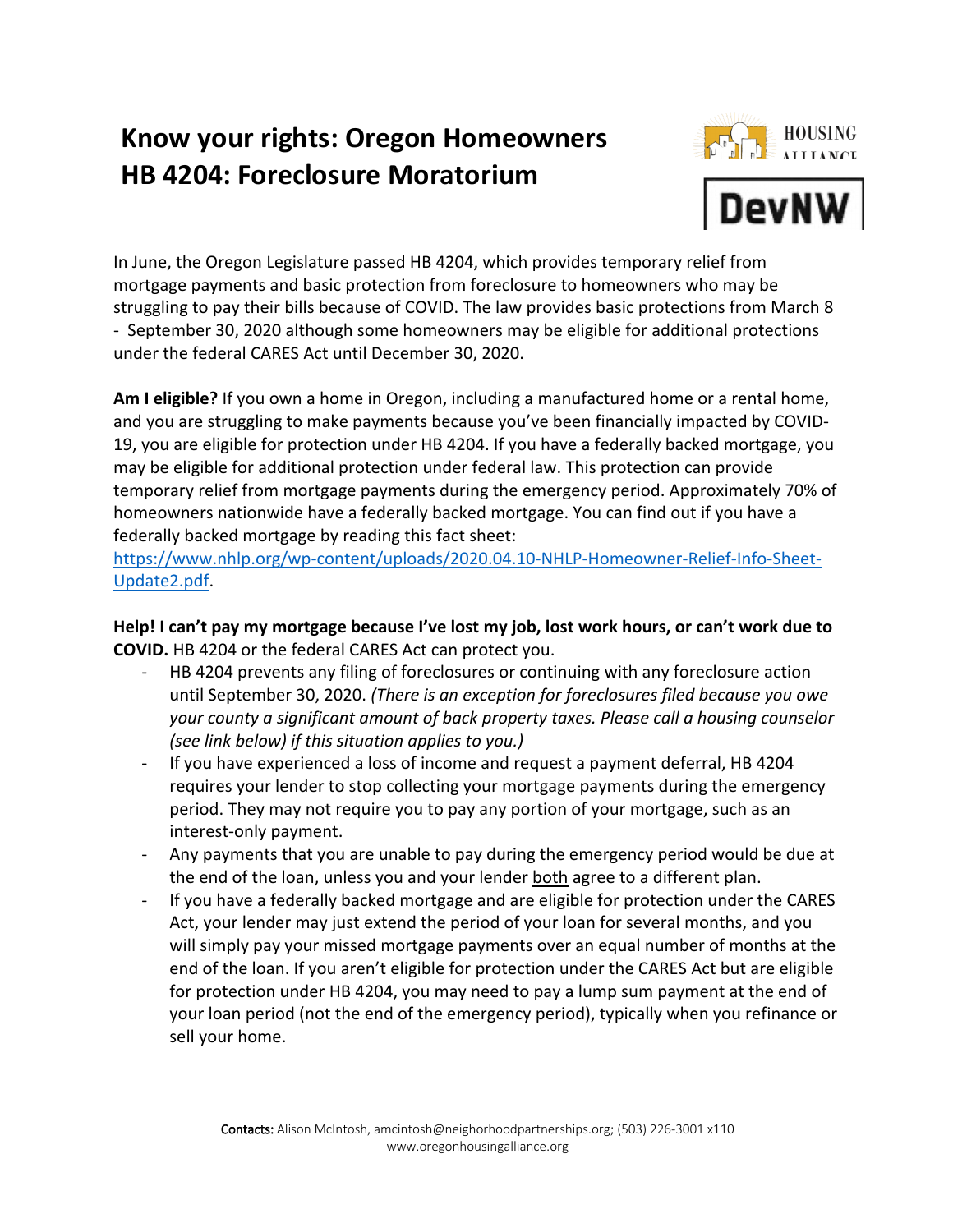#### **Can my lender charge me late fees?**

No. If you request a payment deferral due to income loss, your lender cannot impose a late fee, penalty, or other fees because you aren't able to make your payments during the emergency period. Your lender also cannot report these missed payments to credit bureaus.

#### **How do I access these protections?**

You should call your mortgage lender, and notify them that you are unable to make your payments due to COVID-19. If you need help notifying your mortgage lender, a housing counseling agency in your community may be able to help you. You can find a local housing counseling agency here:

https://www.oregon.gov/ohcs/Pages/talk-with-a-housing-counselor.aspx.

# **What should I do if I don't get good information from my lender, or they offer me conflicting**

**information?** HB 4204 is very clear. All lenders in Oregon must comply. You have rights under this bill. If you need help talking to your mortgage lender, a housing counseling agency in your community may be able to help you. You can find a local housing counseling agency here: https://www.oregon.gov/ohcs/Pages/talk-with-a-housing-counselor.aspx. If you think your mortgage lender is doing something wrong, you can contact the Department of Consumer and Business Servicers:

https://dfr.oregon.gov/business/licensing/financial/mortgage/Pages/examiners.aspx.

# **I think I might be able to get back to work soon. Do I really need this protection?** Yes! If we

have learned only one thing from COVID, it's that this is unpredictable. If you are struggling to make your mortgage payments because you've lost hours or work due to COVID, we strongly encourage you to call your lender and ask for this protection. You can always make up missed mortgage payments later, but you need to act soon to ensure you are protected by this law. We are strongly encouraging people to access this protection and defer mortgage payments, rather than putting their mortgage payment on a credit card or using savings. This protection is there to help you avoid foreclosure.

# **Do I have to prove I've been economically impacted by COVID? What if I don't have documentation from my employer or I'm a gig worker or self-employed?**

No! If you are a homeowner and you want protection under this law, your lender may ask you to attest (swear) that you've been economically impacted by COVID, but is not allowed to ask you for detailed documentation .

## **What if I have a personal loan for a manufactured home?**

You are eligible for protection under HB 4204 if you have a personal loan, chattel loan, or retail installment loan on a manufactured home or even an RV if it's your primary residence.

## **What if I have already missed one or more mortgage payments?**

This protection is retroactive to March 8, 2020 and goes until September 30, 2020. If you missed a mortgage payment(s) after March 8, you are eligible for this protection.

> Contacts: Alison McIntosh, amcintosh@neighorhoodpartnerships.org; (503) 226-3001 x110 www.oregonhousingalliance.org